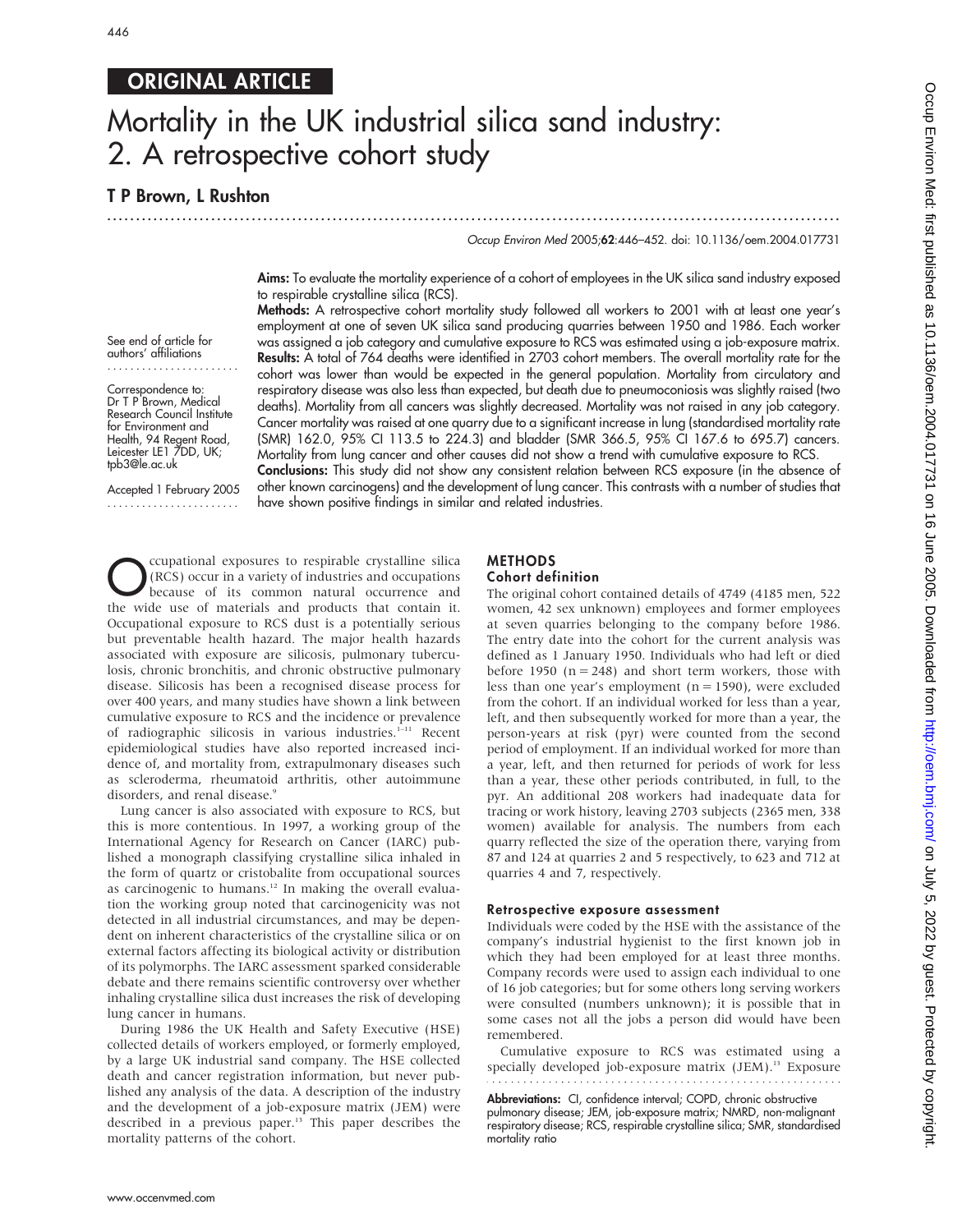| Variable with levels          | Lung cancers   | Non-malignant<br>respiratory disease | All causes | Person-years at risk |
|-------------------------------|----------------|--------------------------------------|------------|----------------------|
| Cumulative exposure to        |                |                                      |            |                      |
| respirable crystalline silica |                |                                      |            |                      |
| < 0.13                        | 19             | 19                                   | 168        | 16975.6              |
| $0.13 - 0.40$                 | 21             | 19                                   | 175        | 15907.1              |
| $0.40 - 1.00$                 | 21             | 21                                   | 171        | 13909.6              |
| $\geq 1.00$                   | 17             | 24                                   | 181        | 17114.6              |
| Quarry                        |                |                                      |            |                      |
| 1                             | 5              | 3                                    | 29         | 3376.6               |
| $\overline{2}$                | 5              | 3                                    | 29         | 2525.0               |
| 3                             | 14             | 12                                   | 117        | 14704.4              |
| 4                             | 7              | 29                                   | 227        | 18405.3              |
| 5                             | $\overline{4}$ | $\mathbf 0$                          | 23         | 3003.0               |
| 6                             | 8              | 11                                   | 90         | 13049.3              |
| 7                             | 38             | 33                                   | 249        | 21098.1              |
| Calendar period               |                |                                      |            |                      |
| 1950-1979                     | 20             | 18                                   | 187        | 29979.8              |
| 1980-1984                     | 18             | 13                                   | 128        | 11287.9              |
| 1985-1989                     | 15             | 13                                   | 115        | 11026.3              |
| 1990-2001                     | 28             | 47                                   | 334        | 23867.7              |
| Attained age                  |                |                                      |            |                      |
| $-49$                         | $\overline{2}$ | 3                                    | 72         | 10290.3              |
| $50 - 59$                     | 20             | $\overline{7}$                       | 134        | 21868.6              |
| $60 - 69$                     | 39             | 27                                   | 212        | 19838.9              |
| $70 - 74$                     | 11             | 16                                   | 130        | 9308.4               |
| $75 - 79$                     | 8              | 9                                    | 99         | 7611.8               |
| $80 +$                        | $\mathbf{1}$   | 29                                   | 117        | 7243.7               |
| Period from first employment  |                |                                      |            |                      |
| (years)                       |                |                                      |            |                      |
| $0 - 5$                       | 34             | 22                                   | 266        | 5564.0               |
| $5 - 9$                       | 25             | 29                                   | 219        | 25833.8              |
| $10 - 19$                     | 14             | 29                                   | 184        | 29037.6              |
| $>= 20$                       | 8              | 11                                   | 95         | 15726.3              |
| <b>Employment status</b>      |                |                                      |            |                      |
| In post                       | 6              | $\overline{2}$                       | 25         | 9257.7               |
| Left                          | 75             | 89                                   | 739        | 66904.0              |
| Year of commencing            |                |                                      |            |                      |
| employment<br>$-1949$         | 14             | 26                                   | 199        |                      |
|                               | 22             |                                      |            | 9351.9               |
| 1950-1959                     | 24             | 21<br>32                             | 186<br>225 | 12642.3              |
| 1960-1969                     |                |                                      |            | 26731.3              |
| 1970-1986                     | 21             | 12                                   | 154        | 27436.2              |
| Sex                           |                |                                      |            |                      |
| Men                           | 77             | 88                                   | 727        | 67124.2              |
| Women                         | $\overline{4}$ | 3                                    | 37         | 9037.5               |
| Total                         | 81             | 91                                   | 764        | 76161.7              |

levels were assigned to workers on the basis of the job they held, the quarry, and calendar period in which they worked. Briefly, 3012 personal and static RCS samples, collected between 1978 and 2000, were combined into a single dataset, since no statistical differences were found by analysis of variance ( $p > 0.05$ ) between the two types of measurement across quarries, jobs, and years. Regression models were fitted to the data that estimated the dependence of the mean exposure level on job, quarry and year, and were used to give adjusted mean exposure levels. The differences between these means were then tested statistically for each quarry and year to define the similar categories. Five categories of quarry (quarry 1; quarries 2 and 3; quarry 4; quarries 5 and 6; quarry 7), and three time periods (1978–85; 1986–94; 1995–2000) were defined.

No dust measurements were available before 1978. Therefore, exposure levels for each job category and quarry group in the JEM were estimated using linear regression of the available data and extrapolation back to 1950 by assuming: (a) exposure levels had decreased linearly over time between 1950 and 1978; (b) exposure levels between 1950 and the end of the 1970s were the same as in 1978; and (c) exposure levels were midway between (a) and (b). For each option the time periods in the JEM were taken as fiveyear calendar periods up to 1975.

For each worker with a complete work history, the number of years in each of the time periods was calculated. The cumulative exposure was then calculated by multiplying these by the exposure level for the relevant job, quarry group, and time period. Cumulative exposure was categorised into four groups, which contained similar numbers of deaths, using option (a) as the basis for categorisation.

#### External comparison: SMR analysis

The cohort was followed up for the years 1950–2001 through the National Health Service Central Register (NHSCR) of the Office for National Statistics (England and Wales) and the General Register Office for Scotland (GROS). Expected numbers of deaths were calculated from serial mortality rates for England and Wales, and Scotland, applied to similar defined distributions of person-years at risk (pyr) generated by the data. Workers entered the pyr one year after 1 January 1950 or one year after commencing employment, whichever was the later. They left the pyr on the closing date of the study (31 December 2001), the date of death, date of emigration, or date last known alive, whichever was the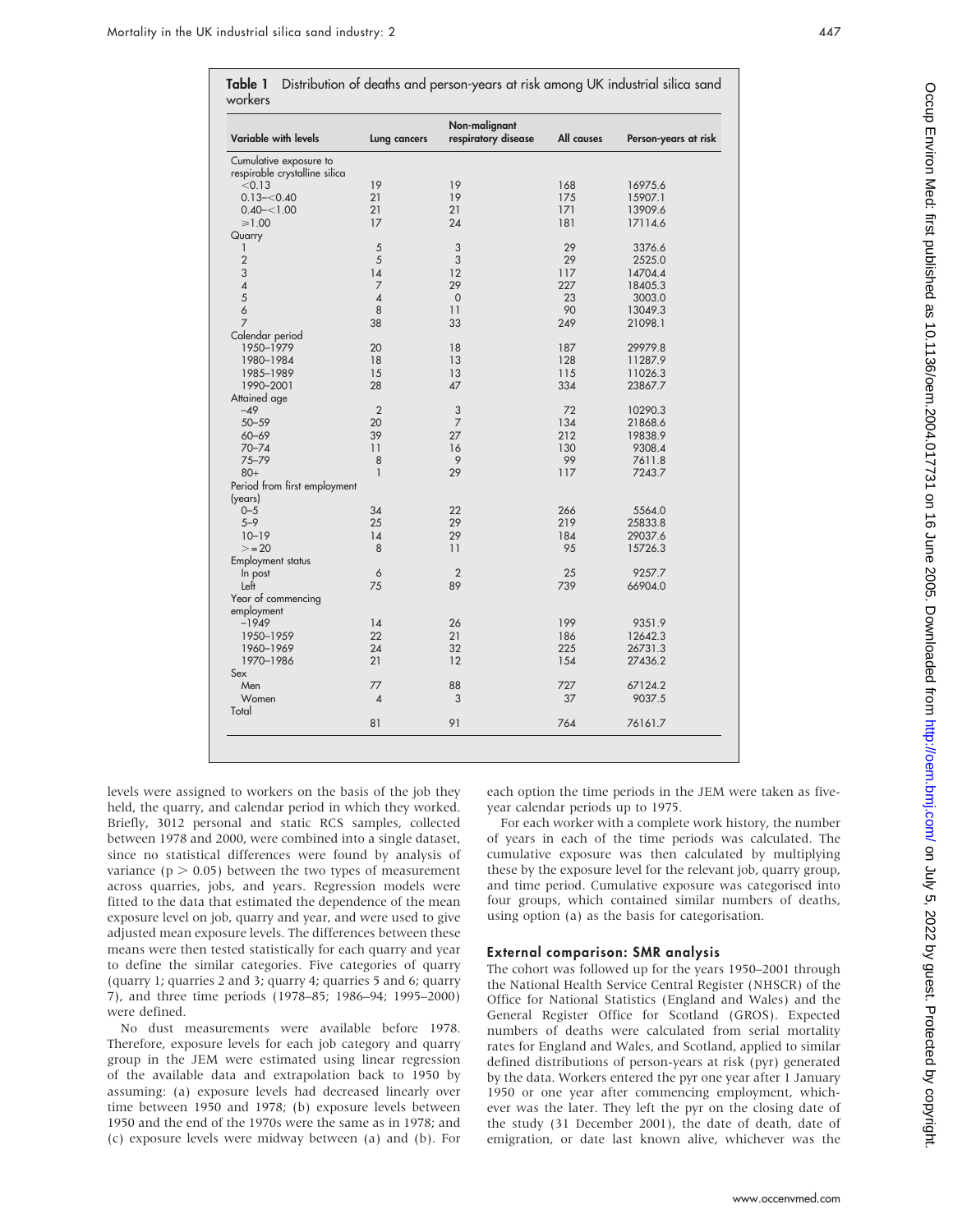earlier date. Standardised mortality ratios (SMRs) were calculated as the ratio of observed deaths to expected deaths, expressed as a percentage. These procedures were carried out using OCMAP-Plus.<sup>14</sup>

#### Internal analyses

Analysis for exposure-response trends were conducted, using Poisson regression modelling to adjust for confounders, on a slightly smaller sub-cohort (2272) with complete data on job and dates of starting and leaving, and focused on lung cancer and non-malignant respiratory diseases (NMRD), these being previously related to exposure to RCS. Cases of lung cancer were selected as those deaths for which any part of the death certificate (Ia, Ib, Ic, or II) would be coded (ICD 7–9: 162; ICD 10: C33–34). This approach introduced four further cases of lung cancer not available to the SMR analyses.

A number of variables were considered to have the potential for influencing mortality within the cohort: attained age, calendar period, year of commencing employment, time since first employment, employment status (still employed/left employment), and estimated cumulative exposure to RCS. Variables were characterised into a number of levels such that at least one death was observed at each level of each variable. The categories are shown in table 1. These variables are time dependent (with the exception of quarry and sex) and the analysis allows subjects to contribute pyr to concurrent categories.

The STATA computer program was used to provide pyr and numbers of deaths for all combinations of all levels of the selected variables, and to carry out Poisson regression modelling.<sup>15</sup>

#### RESULTS

Between 1951 and 2001 there were 764 deaths in the cohort. Table 2 shows observed and expected numbers of all causes and selected causes of death. There were no significant excesses for any specific diseases. Just under half the deaths were due to circulatory diseases (351, 45.9%), and under a third from cancer (218, 28.5%). Mortality from all causes was significantly decreased in both men (SMR = 90.0, 95% CI 83.6 to 96.8) and women (SMR = 70.0, 95% CI 49.3 to 96.4). Mortality from circulatory diseases was significantly reduced in men (SMR = 89.6, 95% CI 80.3 to 99.8), with a decrease in death from general circulatory disease categories and cerebrovascular disease (SMR =  $61.0$ , 95% CI 43.6 to 83.1). A reduction was also seen in women. A slight reduction in respiratory disease death was seen in men, especially chronic obstructive pulmonary disease (COPD). A non-significant excess in pneumoconiosis was seen in men, although based on only two deaths; one was confirmed as silicosis, the other unspecified pneumoconiosis. There were two other deaths where unspecified pneumoconiosis was mentioned as a contributory cause of death; in both cases the underlying cause of death was COPD. No cases of tuberculosis were observed. Of the other diseases of interest, there were two deaths from rheumatoid arthritis (RA), two from acute renal disease (ARD) (ICD-9 580, 581, 584), and three from chronic renal disease (CRD) (ICD-9 582, 583, 585–587). RA was mentioned as a contributory cause to four other deaths, ARD to one other, and CRD to 20 others. Systemic lupus erythematosus was mentioned once.

There was a small deficit of deaths from malignant neoplasms in both men and women. Mortality from pancreatic cancer was significantly reduced (SMR = 21.6, 95% CI 2.6 to 78.0). Genitourinary cancer deaths in men were slightly higher than expected, as a result of the 65% increase in mortality from bladder cancer ( $SMR = 164.7$ ,  $95\%$  CI  $90.0$ to 276.4). Mortality from lung cancer in men was as expected, whereas among women there was almost a 50% excess, although the latter was based on only four deaths. The mean age at death for lung cancer was 64.6 years (SD 8.1 years), range 43.3–80.1 years.

Table 3 shows observed and expected numbers of deaths from all causes, NMRD, all cancers, and lung cancer by quarry. The majority of deaths occurred among workers at quarries 7 (249, 32.6%) and 4 (228, 29.8%). All cause mortality was significantly reduced at quarries 4 and 5, the former because of significant decreases in all cancers and lung cancer, and also COPD (SMR = 35.8, 95% CI 9.8 to 91.6). At quarry 7 the SMR for all cancers approached significance largely as a result of excesses of lung cancer and also bladder cancer (SMR = 366.5, 95% CI 167.6 to 695.7). A significant proportion of both the lung (SMR = 197.6, 95% CI 117.1 to 312.3) and bladder (SMR = 671.3, 95% CI 269.9 to 1383.3) cases at quarry 7 were first employed between 1950 and 1959, and worked for less than five years (lung: SMR = 202.7, 95% CI 115.8 to 329.1; bladder: SMR = 685.7, 95% CI 251.7 to 1492.5). However, there was no specific trend between mortality and date of hire or length of employment.

Mortality by first known job was difficult to interpret because of the small number of deaths in some categories. There were no significant excesses for any specific disease in any job category. Both cases of pneumoconiosis occurred in dry/dryer workers (SMR = 3334.9; 95% CI 427.7 to 12769.7). Lung cancer mortality was only slightly raised in a number of categories (site maintenance, workshop, brickworks/ wet, dry/other, laboratory technician, other driver, and brickworks/driver job).

### Internal comparisons

Cumulative RCS exposure among cohort members ranged from less than  $0.01$  to 23.21 mg/m<sup>3</sup>-years. The geometric mean was 0.31 mg/m<sup>3</sup>-years (geometric standard deviation 5). Table 4 provides relative risks of mortality for lung cancer and NMRD by categories of cumulative exposure to RCS. Risks are shown relative to a baseline risk of unity for workers (pyr) in the lowest exposure category. The table summarises the relative risks after adjusting for age (first SMR column); and after additional adjustment for period from first employment, employment status (still employed/ left employment), year of starting employment, and quarry. No statistically significant trends across the four exposure categories were found. There are no statistically significant excesses in any of the categories and the patterns of risk are also unclear.

Analysis of cumulative exposure to RCS, with employment histories lagged by 10 or 15 years (that is, for each period of follow up, employment history in the most recent 10 or 15 years is ignored) gave similar results. It should be noted that half the cohort had less than 10 years service, as did half the lung cancer cases.

Sensitivity analysis was carried out to determine whether the various methods used to assess historical exposure (1950–78) gave different estimates of cumulative exposure, and whether this had any effect on the mortality results. For all disease groups, similar trends in the SMRs were seen across the exposure categories irrespective of the option used to calculate exposure, although the magnitude of the SMRs differed. Assuming that the levels between 1950 and 1978 had not changed had the effect of reducing the number of deaths in the top two exposure categories and increasing those in the bottom two categories.

## **DISCUSSION**

This paper describes the analysis of mortality of a cohort of industrial silica sand workers employed at seven UK quarries between. The cohort, like those of US industrial sand workers,<sup>16 17</sup> is valuable for studying the relation between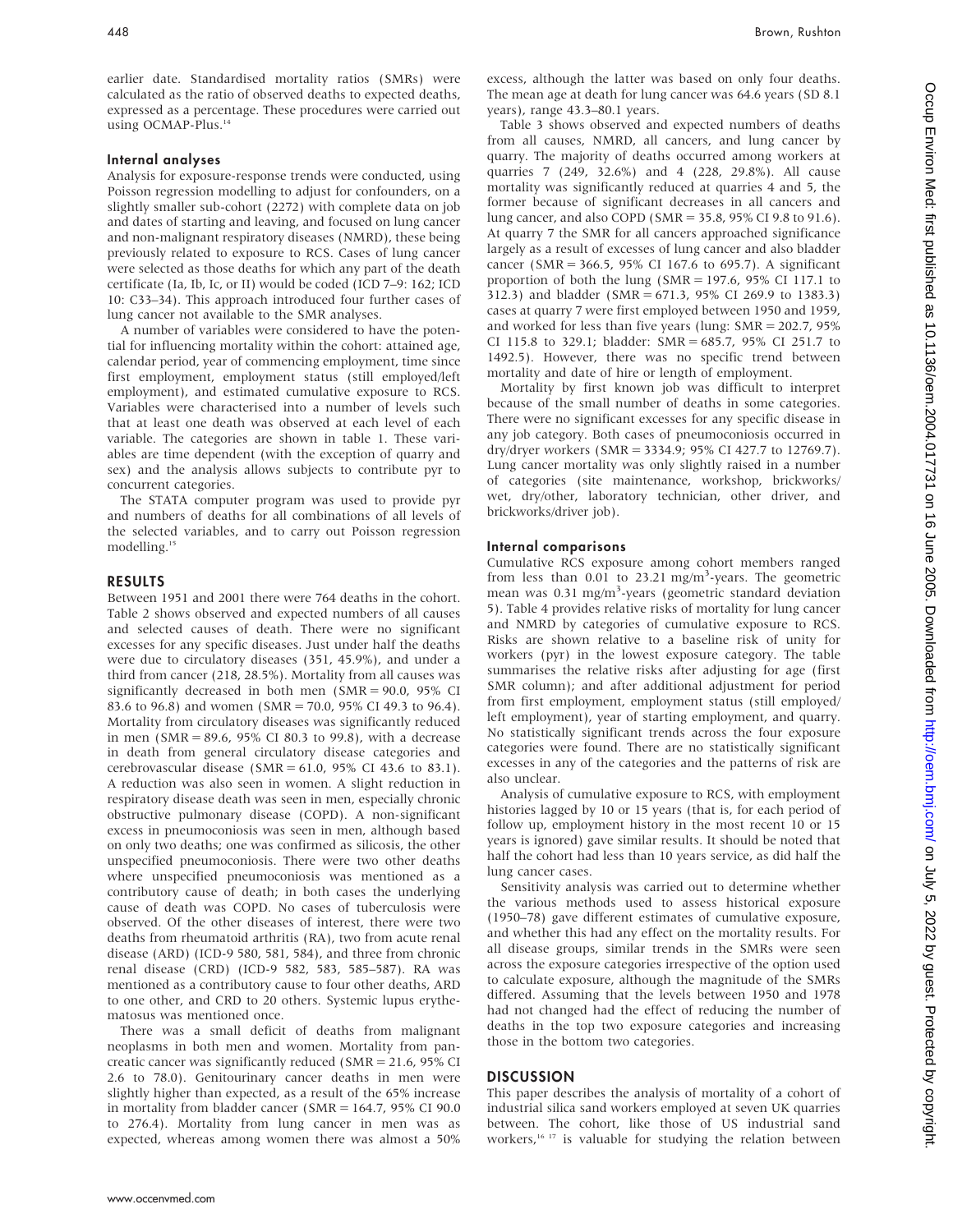|                            |                                    |       | Table 2 Selected cause specific mortality among UK industrial silica sand workers |                |                 |                        |  |
|----------------------------|------------------------------------|-------|-----------------------------------------------------------------------------------|----------------|-----------------|------------------------|--|
|                            | Men                                |       | Women                                                                             |                |                 |                        |  |
| Cause of death             | <b>Observed</b><br><b>Expected</b> |       | <b>SMR (95% CI)</b>                                                               | Observed       | <b>Expected</b> | <b>SMR (95% CI)</b>    |  |
| All causes                 | 727                                | 807.8 | 90.0 (83.6 to 96.8)                                                               | 37             | 52.9            | 70.0 (49.3 to 96.4)    |  |
| All circulatory diseases   | 334                                | 372.8 | 89.6 (80.3 to 99.8)                                                               | 17             | 20.7            | 82.2 (47.9 to 132.0)   |  |
| Ischaemic heart disease    | 231                                | 247.3 | 93.4 (81.7 to 106.3)                                                              | $\overline{7}$ | 10.5            | 66.8 (26.8 to 137.6)   |  |
| Other heart disease        | 103                                | 125.5 | 82.1 (67.0 to 99.5)                                                               | 10             | 10.2            | 98.0 (47.0 to 180.0)   |  |
| All respiratory diseases   | 88                                 | 96.9  | 90.8 (72.8 to 112.0)                                                              | 3              | 5.8             | 51.6 (10.6 to 151.0)   |  |
| <b>COPD</b>                | 21                                 | 26.1  | 80.6 (49.9 to 123.2)                                                              |                |                 |                        |  |
| Pneumoconiosis             | $\overline{2}$                     | 1.4   | 148.2 (17.9 to 535.4)                                                             |                |                 |                        |  |
| Other respiratory          | 65                                 | 68.2  | 95.3 (73.6 to 121.0)                                                              | 3              | 5.1             | 58.8 (12.1 to 172.0)   |  |
| All genitourinary diseases | 9                                  | 9.1   | 98.6 (45.1 to 187.2)                                                              |                |                 |                        |  |
| All cancers                | 203                                | 221.6 | 91.6 (79.5 to 105.1)                                                              | 15             | 17.1            | 87.7 (49.1 to 144.7)   |  |
| Gastrointestinal cancer    | 50                                 | 65.7  | 76.1 (56.5 to 100.3)                                                              | $\overline{2}$ | 4.1             | 49.4 (6.0 to 178.3)    |  |
| Oesophagus                 | 11                                 | 9.2   | 119.4 (29.6 to 213.7)                                                             | $\mathbf{1}$   | 0.4             | 230.7 (5.8 to 1285.3)  |  |
| Stomach                    | 18                                 | 17.7  | 101.6 (60.2 to 160.6)                                                             |                | 0.7             |                        |  |
| Large intestine            | 16                                 | 14.8  | 107.9 (61.7 to 175.2)                                                             |                | 1.3             |                        |  |
| Rectum                     | 5                                  | 9.6   | 52.0 (16.9 to 121.3)                                                              | $\mathbf{1}$   | 0.5             | 187.4 (4.7 to 1044.0)  |  |
| Pancreas                   | $\overline{2}$                     | 9.3   | 21.6 (2.6 to 78.0)                                                                |                |                 |                        |  |
| Lung                       | 77                                 | 77.7  | 99.0 (78.2 to 123.8)                                                              | 4              | 2.8             | 145.2 (39.6 to 371.8)  |  |
| <b>Breast</b>              |                                    |       |                                                                                   | $\overline{4}$ | 3.9             | 101.8 (27.7 to 260.7)  |  |
| Genitourinary              | 34                                 | 31.0  | 109.7 (76.0 to 153.3)                                                             | $\overline{2}$ | 2.9             | 69.8 (8.4 to 252.1)    |  |
| Prostate                   | 16                                 | 16.8  | 95.3 (54.5 to 154.8)                                                              |                |                 |                        |  |
| Bladder                    | 14                                 | 8.5   | 164.7 (90.0 to 276.4)                                                             |                |                 |                        |  |
| Kidney                     | $\overline{4}$                     | 4.8   | 84.0 (22.9 to 215.2)                                                              |                |                 |                        |  |
| <b>Brain</b>               | 4                                  | 5.6   | 71.0 (19.3 to 181.7)                                                              |                |                 |                        |  |
| Lymphohaematopoietic       | 14                                 | 14.9  | 93.7 (51.2 to 157.2)                                                              | 2              | 1.1             | 178.2 (21.6 to 643.7)  |  |
| Non-Hodgkin's lymphoma     | $\overline{\mathcal{A}}$           | 5.4   | 74.7 (20.4 to 191.3)                                                              | $\overline{2}$ | 0.4             | 483.3 (58.5 to 1745.7) |  |

silica exposure and lung cancer because, to a large extent, there is unlikely to have been significant exposure to other occupational lung carcinogens which can occur in some silica

Multiple myeloma 6 2.9 208.3 (76.4 to 453.3) Leukaemia 4 5.5 73.0 (19.9 to 186.9)

> exposed workers such as coal miners and foundry workers. The cohort is reasonably large (764 deaths, including 81 lung cancer deaths) and has allowed sub-cohort analysis to be

| Quarry                                | Observed         | <b>Expected</b> | <b>SMR (95% CI)</b>      |
|---------------------------------------|------------------|-----------------|--------------------------|
| All causes                            |                  |                 |                          |
|                                       | 29               | 31.8            | 91.3 (61.1 to 131.1)     |
| $\overline{2}$                        | 29               | 32.5            | 89.1 (59.7 to 128.0)     |
| 3                                     | 117              | 127.9           | 91.4 (75.6 to 109.6)     |
| $\pmb{4}$                             | 228              | 281.5           | 81.0 (70.8 to 92.2)**    |
|                                       | 23               | 38.5            | 59.8 (37.9 to 89.7)**    |
| $\begin{array}{c} 5 \\ 6 \end{array}$ | 90               | 94.1            | 95.6 (76.9 to 117.5)     |
| $\overline{7}$                        | 249              | 257.4           | 96.7 (85.1 to 109.5)     |
| Non-malignant respiratory             |                  |                 |                          |
| diseases                              |                  |                 |                          |
| 1                                     | 3                | 3.2             | 94.9 (19.6 to 277.0)     |
| $\overline{2}$                        | 3                | 3.7             | 80.4 (16.6 to 235.0)     |
| $\mathfrak{Z}$                        | 12               | 13.8            | 87.2 (45.1 to 152.0)     |
| $\overline{\mathcal{A}}$              | 29               | 38.3            | 75.8 (50.8 to 109.0)     |
|                                       | $\mathbf 0$      | 3.2             |                          |
| $\frac{5}{6}$                         | 11               | 9.5             | 116.0 (57.8 to 207.0))   |
| $\overline{7}$                        | 33               | 31.7            | 104.0 (71.7 to 146.0)    |
| All cancers                           |                  |                 |                          |
| 1                                     | $\overline{7}$   | 9.7             | 71.9 (28.9 to 148.1)     |
| $\overline{2}$                        | $\acute{\rm{o}}$ | 9.4             | 63.6 (23.3 to 138.4)     |
| 3                                     | 36               | 37.6            | 95.7 (67.0 to 132.4)     |
| $\pmb{4}$                             | 43               | 74.2            | 57.9 (41.9 to 78.0)**    |
| 5                                     | 6                | 9.4             | 63.9 (23.4 to 139.0)     |
| $\ddot{\circ}$                        | 31               | 27.8            | 111.6 (75.8 to 158.4)    |
| $\overline{7}$                        | 88               | 71.0            | 124.0 (99.4 to 152.8)    |
| Lung cancer                           |                  |                 |                          |
| 1                                     | 5                | 3.3             | 153.3 (49.8 to 357.7)    |
| $\overline{2}$                        | 5                | 3.3             | 151.9 (49.3 to 354.5)    |
| 3                                     | 14               | 12.3            | 113.6 (62.1 to 190.5)    |
|                                       | 7                | 26.1            | 26.8 (10.8 to 55.3)**    |
| $\frac{4}{5}$                         | $\overline{4}$   | 3.5             | 114.0 (31.1 to 292.0)    |
| $\acute{\rm{o}}$                      | 8                | 8.6             | 93.6 (40.4 to 184.4)     |
| $\overline{7}$                        | 38               | 23.6            | 160.8 (113.8 to 220.7**) |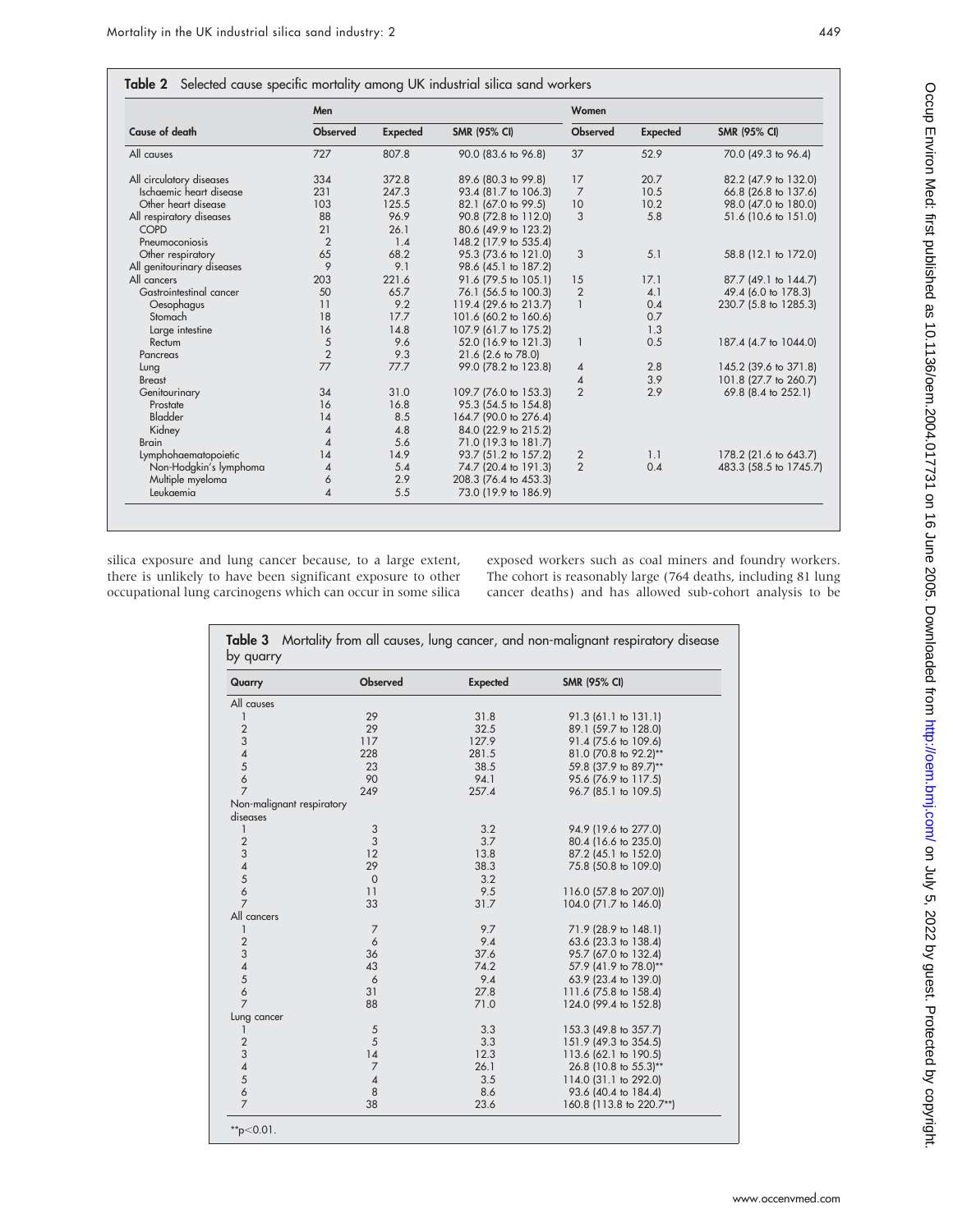| Table 4 Relative risk of mortality from lung cancer and non-malignant respiratory disease by levels of cumulative respirable |  |  |  |  |  |
|------------------------------------------------------------------------------------------------------------------------------|--|--|--|--|--|
| crystalline silica exposure in UK i̇́ndustrial silica sand workers                                                           |  |  |  |  |  |

| <b>Cumulative RCS exposure</b><br>$(mg/m3-years)$ | $\mathbf n$ | $RR*$      | (95% CI)                  | RR+        | (95% CI)                  |
|---------------------------------------------------|-------------|------------|---------------------------|------------|---------------------------|
| Lung cancer <sup>+</sup>                          |             |            |                           |            |                           |
| < 0.13                                            | 20          | 1.0        |                           | 1.0        |                           |
| $0.13 - 0.40$                                     | 21          | 1.24       | $(0.66 \text{ to } 2.34)$ | 1.14       | $(0.60 \text{ to } 2.18)$ |
| $0.40 - 1.00$                                     | 22          | 1.42       | $(0.76 \text{ to } 2.67)$ | 1.12       | $(0.58 \text{ to } 2.18)$ |
| $\geq 1.00$                                       | 19          | 0.88       | $(0.45 \text{ to } 1.73)$ | 0.92       | $(0.44 \text{ to } 1.92)$ |
| p value for trend                                 |             | $p = 0.79$ |                           | $p = 0.80$ |                           |
| Non-malignant respiratory diseases §              |             |            |                           |            |                           |
| < 0.13                                            | 19          | 1.0        |                           | 1.0        |                           |
| $0.13 - 0.40$                                     | 19          | 1.24       | $(0.67 \text{ to } 2.28)$ | 1.33       | $(0.71$ to $2.50)$        |
| $0.40 - 1.00$                                     | 21          | 1.22       | $(0.65 \text{ to } 2.30)$ | 0.98       | $(0.51$ to $1.88)$        |
| $\geq 1.00$                                       | 24          | 1.46       | $(0.82 \text{ to } 2.62)$ | 1.12       | $(0.59 \text{ to } 2.14)$ |
|                                                   |             | $p = 0.48$ |                           | $p = 0.98$ |                           |

\*Analysed simultaneously with attained age.

Analysed simultaneously with attained age, period from first employment, employment status, year of starting employment, and quarry.

`Any part of the death certificate coded to ICD 162 or C33/C34.

1Underlying cause of death coded to ICD 460–519 or J00–J99.

undertaken. Industrial hygiene sampling data over time were available from 1978 to 2001, which enabled historical RCS exposure-response analyses to be conducted.

Overall mortality for the total cohort was below that expected compared to the UK population for the same period. This result was similar to that in a previous analysis of mortality on the cohort carried out by the HSE.<sup>18</sup> No statistically significant excesses of any specific diseases were observed, although some mortality rates were slightly raised. A significant reduction in mortality from circulatory diseases was observed among men, especially cerebrovascular diseases. Mortality from respiratory diseases was also less than expected, especially COPD.

Mortality from bladder cancer was slightly raised as a result of a significantly increased risk in this cancer at quarry 7. Further analysis of these cases indicated that those who first started work between 1950 and 1959 and for less than five years were at a significantly greater risk. It might be that exposure to another pollutant at the quarry is responsible for this increased risk. This quarry previously had a brickworks on site, up until the mid-1970s, making sand-lime bricks, and exposure to other carcinogens (including pigments, dyes, and polycyclic aromatic hydrocarbons) during their manufacture might have influenced the bladder cancer mortality, and needs further investigation.

Mortality from respiratory diseases was less than expected, especially COPD. However, the risk for NMRDs increased with cumulative exposure to RCS adjusted for age, but not when other factors were taken into account. Lagging employment histories by 15 years gave rise to no apparent trend. Only two deaths occurred from pneumoconiosis; both were dry/dryer workers at quarry 6. Unspecified pneumoconiosis was mentioned as a contributory cause to two other deaths of dry/dryer workers at the same quarry. The average age at hire of all four cases was just over 40, and the average length of employment 10 years. This is only one extra case (death from silicosis) in the 14 years of extra follow up since the original HSE analysis, and it was said then that the cases were related to previous exposure to coal dust, but this could not be verified, as previous job histories were unknown. From the experience of the work on US sand workers we would have expected more cases of silicosis based on the cohort size. Steenland and Sanderson<sup>16</sup> observed 11 cases of silicosis or silico-tuberculosis in a cohort of 4625 workers, and McDonald and her colleagues<sup>17</sup> observed 37 cases in a cohort of 2670 workers, based on the average exposure to RCS in the cohort. This information might have been available from individual medical records, but gaining permission to examine these would have been very difficult. Reasons why only two cases were observed in this study include: (1) silicosis is rarely mentioned on the death certificate of people in the UK, even as a contributory cause of death; or (2) the mortality rate is actually low, and silica exposure levels were too low to have had any effect. The two deaths from pneumoconiosis were in the highest exposure category as well as one of the mentioned cases, the other being in the second highest category. This is reassuring, indicating that the exposure assessment methodology used in this study is robust.

Lung cancer mortality among men was approximately the same as expected when compared to national rates, but was raised in women (on the basis of four cases). No job category showed any significant increases in mortality from lung cancer, and although a small excess was seen among dry/ dryer workers, similar increases were not universally seen among those workers in jobs with known high RCS exposures.

Among the quarry groups a significant deficit of lung cancer was observed at quarry 4, and a significant excess was observed at quarry 7. A potential weakness of the study was the lack of data on smoking habits for the cohort, which would normally be very important for the study of lung cancer. Smoking also plays a major role in the aetiology of circulatory and non-malignant respiratory diseases. From the analyses a reduction in mortality from these diseases was observed. Although smoking information was lacking, these results suggest it did not play a significant role in mortality within the cohort.

Further analysis of the lung cancer cases at quarry 7 showed similar results to those as the bladder cancer above, in that those who first started work between 1950 and 1959 and were employed for less than five years were at a significantly greater risk. However, there was no relation to cumulative exposure to RCS. Similarly, it might be that exposure to other pollutants at the quarry might have given rise to the increased mortality at that site and needs further investigation. In addition, the geology of the quarries and chemical composition of the sand, the different methods of extraction and refining, and whether exposure was to aged or freshly cut surfaces of silica may all have contributed to the different results between the quarries, and merits further investigation.

Examinations of lung cancer mortality did not reveal any specific patterns, with regard to job category (low numbers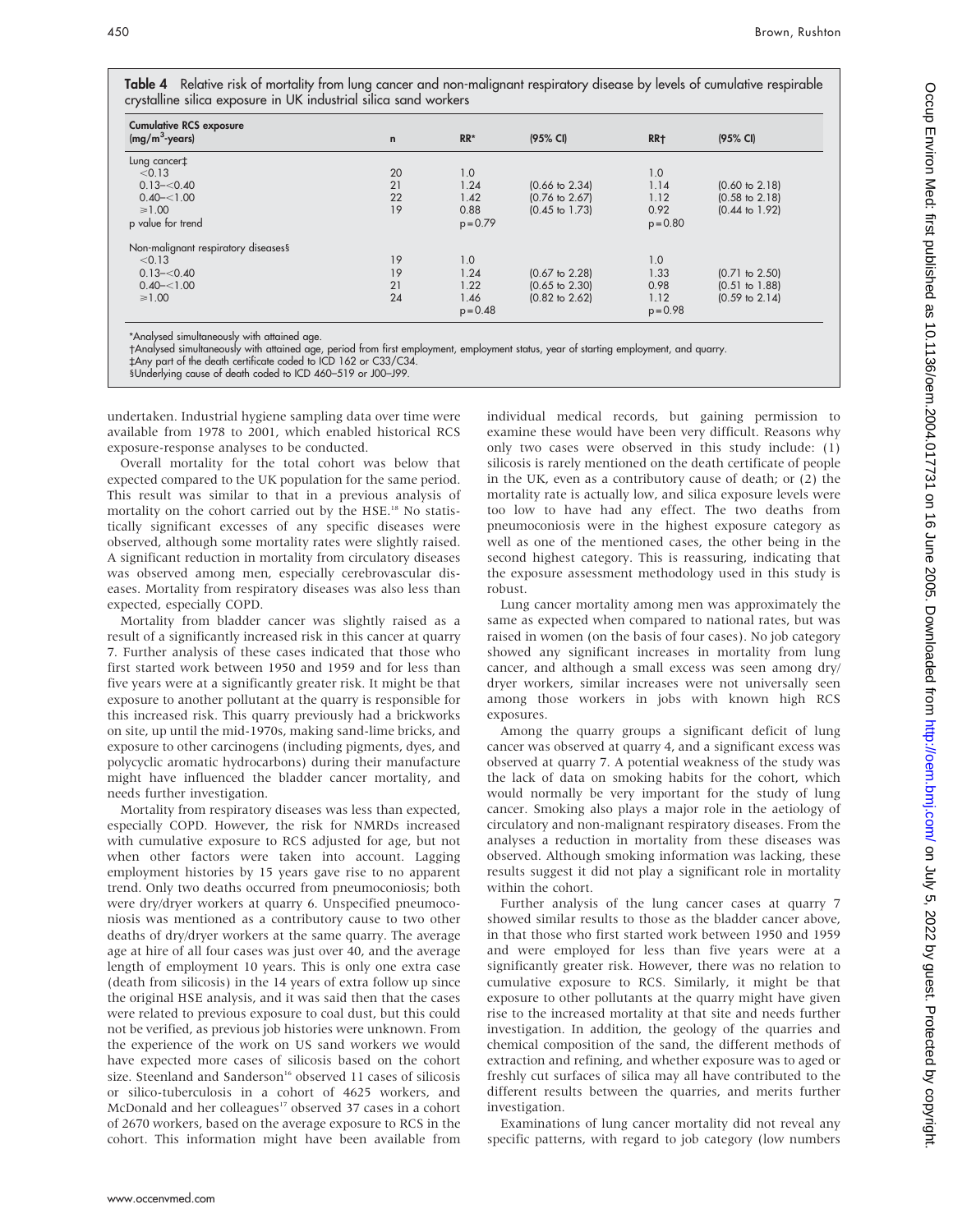involved). The HSE WATCH Committee<sup>19</sup> stated that "occupational exposure to freshly cut surfaces of crystalline silica will pose greater health risks than exposure to 'aged' surfaces''. They also concluded ''there would be a greater risk of silicosis…'', and probably lung cancer, ''…in workers exposed to very fine particles of crystalline silica, such as might be found in silica flours (produced at quarry 6), compared to equal masses of larger size respirable particles''. Taking these criteria into consideration, at quarries 5 and 6 where freshly cut surfaces are being produced when the sand is extracted from the rock face in the quarry and during the milling process at quarry 6, the risk of silicosis and lung cancer might be greater than expected. However, mortality at these quarries was slightly less than expected, compared to other quarries.

For RCS to be categorised as a carcinogen an exposureresponse relation is one of the criteria that must be demonstrated.<sup>20</sup> McDonald and colleagues<sup>17</sup> observed lung cancer SMRs to increase with time since hire, but not with length of employment. Steenland and Sanderson<sup>16</sup> also did not show any consistent trend with duration of employment, although SMRs were increased for those with less than six months' employment, and those with 10–20 years' and 20 or more years' employment. In this UK study, lung cancer mortality was significantly increased in those employed for less than five years, and then decreased to be lowest in those with 20 or more years of service.

Steenland and Sanderson<sup>16</sup> showed a non-significant positive trend of standardised rate ratios for cumulative exposure, lagged 15 years. In a nested case-control analysis, after exclusion of short term workers, odds ratios (OR) by quartile of cumulative exposure (15 year lag) showed a nonsignificant positive trend, whereas ORs by average exposure showed a significant trend. In a nested case-control of the cohort studied by McDonald and colleagues,<sup>17</sup> lung cancer mortality was related to cumulative RCS exposure and to average RCS concentration.<sup>11</sup> In this UK study the relative risk for lung cancer did not show any trend with increasing cumulative exposure to RCS, even after lagging employment history by 15 years. Interestingly, the average silica exposure levels were higher than those in US sand workers, although not as high as those in other industrial environments where silica occurs.

No industrial hygiene data were available for the period 1950–78, and various extrapolation methods had to be used to estimate exposure levels for this period, based on data collected after 1978. Sensitivity analyses showed that although the magnitude of individual estimates varied, the patterns of mortality remained the same. The two cases of pneumoconiosis occurred in the highest exposure category. This is reassuring, indicating that the exposure assessment methodology used in this study is robust.

The various assumptions made and the limitations of the available data used to create the JEM could have resulted in some exposure misclassification. However, the use of regression lines to estimate historical exposure, inaccuracy of some job histories, and the allocation of incorrect job titles to some individuals are similar limitations encountered in other studies that attempt to estimate historical exposure, and would not affect the dose-response relation internally, but would affect the risk assessment. In addition, and like the majority of other studies, we did not take into account the use of respiratory protective equipment in the exposure assessment. Although some misclassification may have occurred, the use of quantitative measures of exposure is an improvement on qualitative estimates of exposure.

Epidemiological evidence linking crystalline silica exposure and lung cancer risk remains inconsistent. Risk estimates for lung cancer are variable between industries, and exposure-response results are not always consistent or in the same direction. To an extent, some of this variability can be explained by confounding factors—that is, smoking and other occupational exposures. Of the many studies reviewed by the IARC Working Group,<sup>12</sup> excluding those of registered silicotics, nine were identified as providing the least confounded evidence.<sup>21-33</sup> Four of these studies showed a clear excess cancer risk, whereas the other five showed a negative or equivocal risk. Nevertheless, the IARC Working Group commented that in view of the relatively large number of studies that have been undertaken and, given the wide range of populations and exposure circumstances, some nonuniformity of results would be expected.

However, a pooled analysis following the IARC review by Steenland and colleagues<sup>34</sup> supported the decision by the IARC and suggested that the current exposure limits in many countries may be inadequate. They found the log of cumulative exposure, with a 15 year lag, was a strong predictor of lung cancer with consistency across studies. Results were also consistent between underground mines and other facilities. Categorical analysis by quintile of cumulative exposure resulted in a positive monotonic exposure-response trend. They estimated the excess lifetime risk of lung cancer for a worker exposed from age 20 to 65 at 0.1 mg/m<sup>3</sup> RCS was 1.1–1.7%, above background risks of 3–6%.

If RCS is linked with an excess of lung cancer risk, an important question is whether this risk is limited to those individuals with silicosis. In a study of Western Australian gold miners, it was concluded that excess lung cancer risk did not occur in the absence of silicosis,<sup>35</sup> whereas a recent review of the evidence came to the opposite conclusion.<sup>36</sup> Lung cancer risk in this UK study was not greater than expected, and there was only one confirmed death from silicosis, one from unspecified pneumoconiosis, and two as contributory causes. Therefore, these findings tend to support the premise that in the absence of an increase in mortality from silicosis lung cancer risk is not increased.

In conclusion, this study has not shown any consistent relation between respirable crystalline silica exposure, in the absence of other known carcinogens, and the development of lung cancer in the UK silica sand industry whose exposure levels are relatively low compared to studies in other industries. This contrasts with a series of studies which have shown positive findings in similar and related industries and positive studies in animals which led IARC to classify silica as a carcinogen to humans.<sup>12</sup> However, as can be seen in table 1, the cohort is still relatively young and further follow up of the cohort is planned. The possibility of including individuals who started work with the company after 1986, and also for whom measurement data will be available investigating the availability of medical information such as  $x$  rays is being considered. A nested case-control study of the lung cancer cases is also being considered, in which more detail on work, exposure, and medical histories would be obtained.

#### ACKNOWLEDGEMENTS

The authors would like to thank the European Association of Industrial Silica Producers (EUROSIL) for funding this study. We would like to thank the Health and Safety Executive for providing the cohort data and staff at the company involved for their assistance in updating personal and job histories and commenting on the technical aspects of silica sand production.

#### Authors' affiliations .....................

T P Brown, L Rushton, Medical Research Council Institute for Environment and Health, 94 Regent Road, Leicester, LE1 7DD, UKMedical Research Council Institute for Environment and Health, Leicester, UK

Competing interests: none declared